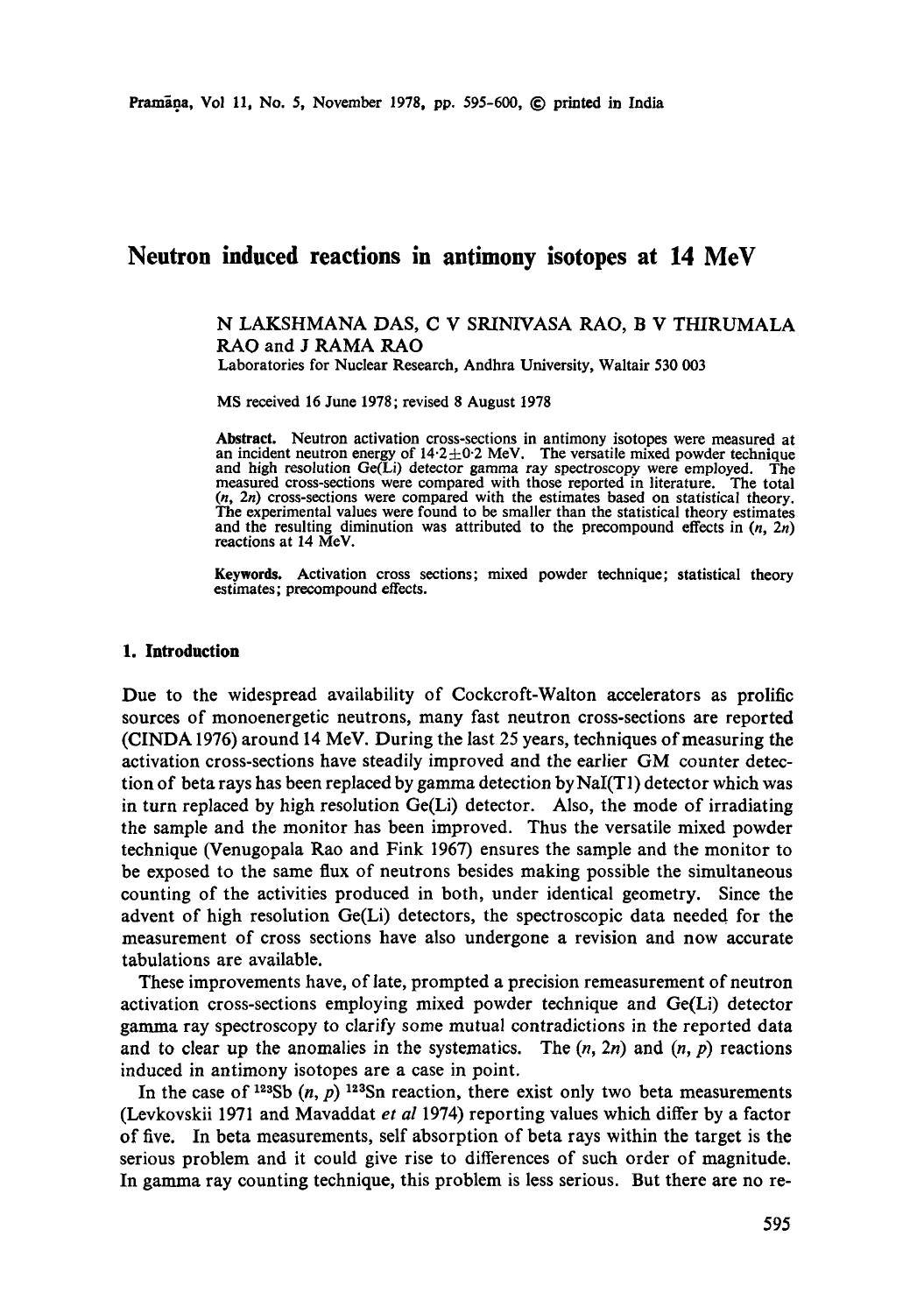ported gamma ray measurements for this cross-section even with a NaI(T1) detector. This is presumably due to the fact that the characteristic gamma ray of the product nucleus  $123mSn$  has a low energy of 160 keV and is likely to be masked by the strong compton background due to 197 keV gamma ray emitted by a reaction product due to the other isotope of antimony. On the other hand the chief virtue of a  $Ge(Li)$ detector is that the eompton background of gamma rays is strongly suppressed and this together with the high resolution of the Ge(Li) detector makes possible the study of weak photopeaks in the presence of closely lying stronger ones. As for the self absorption effects, the correction factor is not only small for gamma rays but it can also be accurately estimated using a simulation technique in the efficiency measurements. For the above reasons a Ge(Li) detector is eminently suitable for cross-section measurements. There is another strong motivation for an accurate cross-section measurement of the above reaction. The product nucleus  $123Sn$  in this reaction is a magic nucleus with  $Z=50$ . The systematics of  $(n, p)$  cross-sections (Chatterjee 1964) in this region suggest a strong dip at  $Z=50$  and this is indicated by the low value,  $4.6 + 1.3$  mb, as reported by Levkovskii (1971). However, the latest measurement of 19.7-4-6.3 mb by Mavaddat *et al* (1974) strongly contradicts this trend. As pointed out earlier, both these measurements were made using the beta counting method. It is therefore felt essential to remeasure the cross-section using the sophisticated Ge(Li) detector.

Similarly there are wide discrepancies in the reported values for the *(n, 2n)*  cross-sections of antimony isotopes. Therefore, in the present work a systematic measurement of neutron activation cross-sections in the isotopes of antimony has been undertaken using the high resolution Ge(Li) detector and versatile mixed powder technique.

## **2. Experimental**

Neutrons were produced through *T(d, n)a* reaction at the 600 keV Cockcroft-Walton accelerator of Andhra University. The irradiations were performed at 90° to the incident deuteron beam such that the neutrons with energy,  $14.2 \pm 0.2$  MeV, irradiate the samples. The neutron flux was of the order of  $10^8$   $n/cm^2/sec$ . The constancy of the flux was monitored by an auxiliary  $BF_3$  counter embedded in a paraffin block.

' Specpure' natural antimony metal powder was thoroughly mixed with aluminium powder and the mixed powder was encapsulated in thin walled  $(<0.5$  mm thick) perspex discs of 3"3 cm in diameter and the thickness of the wafer was 1 or 2 mm. The following reactions served as monitors:

(i) <sup>27</sup>Al(n, a) <sup>24</sup>Na,  $T_{1/2} = 15$  h,  $\sigma = 115.5 \pm 3$  mb (Robertson *et al* 1973)

(ii) <sup>27</sup>Al(n, p) <sup>27</sup>Mg, 
$$
T_{1/2} = 9.5
$$
 m,  $\sigma = 72 \pm 5$  mb (Present work)

After the end of irradiation, the sample was transferred onto a 35 cc coaxial  $Ge(Li)$ detector (FWHM: 4.6 at 1332 keV) surrounded by lead blocks to minimise the background. Figure 1 shows a typical gamma spectrum of the irradiated sample recorded on a ND 512 channel analyser. Areas of the interested photopeaks were determined with the help of a computer programme which corrects for a linear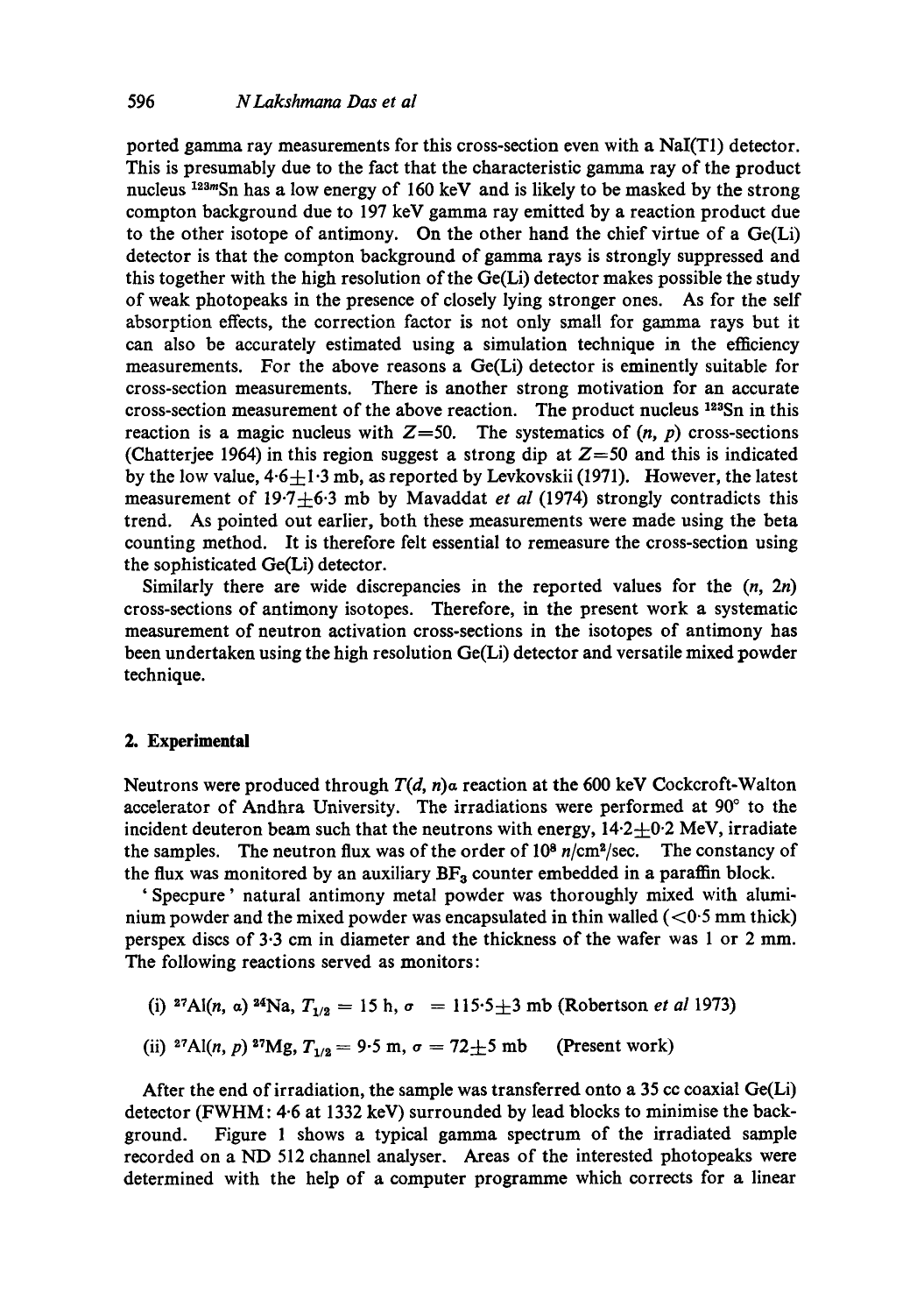

Figure 1. Gamma ray spectrum of irradiated  $(Sb+Al)$  powder sample (spectrum recorded 70 min after irradiation)

background and makes a Gaussian fitting of the photopeak. The relative photopeak efficiency of the detector, corrected for self absorption and scattering of gamma rays within the sample, was calibrated by the simulation technique, using standard radioactive sources,  $^{75}$ Se,  $^{133}$ Ba and  $^{152}$ Eu, supplied by Bhabha Atomic Research Centre, Bombay.

The activation cross section, for the reaction was evaluated using the standard formula (Rama Prasad *et al* 1969).

## 2.1. *Errors*

The errors in the present cross-section measurements are the root-mean-square errors and are composed of the following: (i) the relative photopeak efficiency of the detector was estimated within an error  $\sim$  3%, (ii) the error on the determination of the photopeak areas was the standard deviation in counting statistics, (iii) the errors in weighing and mixing of the samples, duration of bombardment and transport of irradiated samples were negligible, (iv) spectra were recorded usually with less than  $5\%$  dead time in the multichannel analyser and hence the errors due to dead time losses were also negligible.

The errors in the monitor cross-sections, half-lives, and absolute gamma ray abundances were not included but the used spectroscopic data are shown in table 1. This is because any revision in the decay schemes and conversion coefficient values permits easy recalculation of the cross section in future.

### **3. Results and discussion**

The cross-sections measured in the present work are given in table 1, together with those reported in literature. It can be seen that in thecase of the first three reactions, the present experimental values agree closely with those of Lu *et al* (1970) who also employed the mixed powder technique and gamma ray counting with Ge(Li) detector. This fact reveals the superiority of the present technique of measurement in contradistinction to the beta counting with GM counter or gamma counting with NaI(T1) detectors. It can be noticed from table 1 that the latter two methods are characterised by considerable spread in the reported values for the same cross-section upto a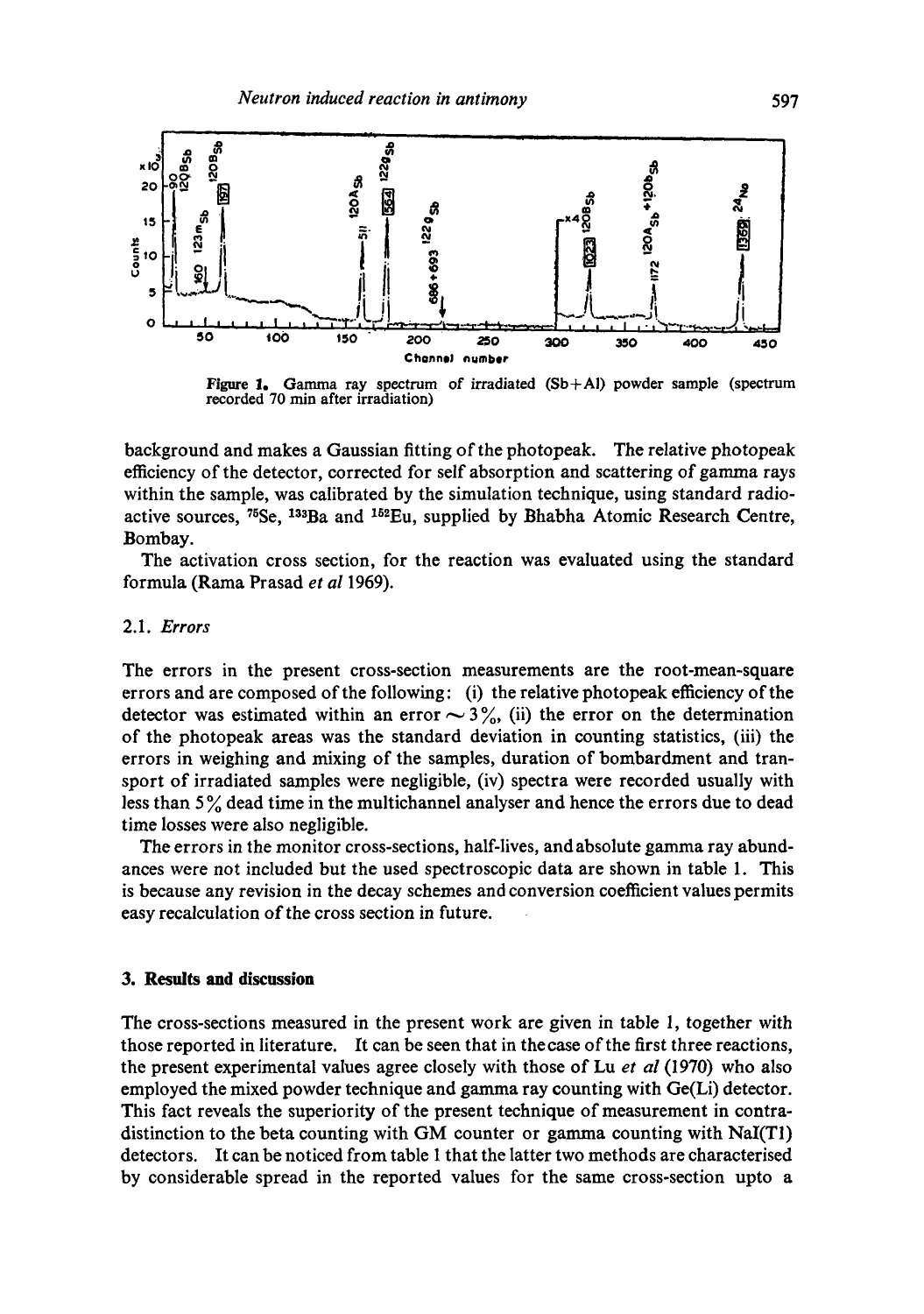| Reaction                              | $T_{1/2}$ | $E_r$<br>(keV) | $\theta$ | Activation cross-section (mb) |                  |                      |                            |
|---------------------------------------|-----------|----------------|----------|-------------------------------|------------------|----------------------|----------------------------|
|                                       |           |                |          | Present<br>work (mb)          | Literature value |                      |                            |
|                                       |           |                |          |                               | $\sigma$         | detector<br>employed | ref.                       |
| $121Sb(n,2n)$ <sup>120</sup> ASb      | 15.9 m    | 1172           | 0.02     | $1169 + 70$                   | $750 + 188$      | G.M.                 | (a)                        |
|                                       |           |                |          |                               | $1180 + 177$     | G.M.                 | (b)                        |
|                                       |           |                |          |                               | $1056 + 79$      | G.M.                 | (c)                        |
|                                       |           |                |          |                               | $935 + 90$       | NaI(T)               | (d)                        |
|                                       |           |                |          |                               | $1062 + 82$      | NaI(TI)              | (e)                        |
|                                       |           |                |          |                               | $1244 + 80$      | NaI(TI)              | $\left( \mathrm{f}\right)$ |
|                                       |           |                |          |                               | $1188 + 60$      | Ge(Li)               | (g)                        |
| $121Sb(n,2n)$ <sup>120</sup> BSb      | 5.8d      | 1023           | 0.99     | $430 + 26$                    | $611 + 58$       | G.M.                 | (d)                        |
|                                       |           |                |          |                               | $597 + 35$       | NaI(Tl)              | (f)                        |
|                                       |           |                |          |                               | $432 + 105$      | NaI(Tl)              | (e)                        |
|                                       |           |                |          |                               | $427 + 20$       | Ge(L)                | (g)                        |
| $^{23}Sb( n,2n)$ <sup>122m+g</sup> Sb | 2.7d      | 564            | 0.66     | $1692 + 85$                   | $1245 \pm 311$   | G.M.                 | (a)                        |
|                                       |           |                |          |                               | $1950 + 195$     | G.M.                 | (b)                        |
|                                       |           |                |          |                               | $2280 + 200$     | NaI(Tl)              | (f)                        |
|                                       |           |                |          |                               | $1263 + 135$     | G.M.                 | (d)                        |
|                                       |           |                |          |                               | $1542 + 80$      | Ge(L)                | $\left( g\right)$          |
| $1235b(n,2n)$ <sup>122m</sup> Sb      | 4.2 m     | 75             | 0.17     | $527 + 40$                    | $1013 + 122$     | NaI(Tl)              | (b)                        |
|                                       |           |                |          |                               | $547 + 79$       | G.M.                 | (d)                        |
|                                       |           |                |          |                               | $686 + 60$       | NaI(TI)              | (f)                        |
| $123Sb(n,p)$ <sup>123m</sup> Sn       | 40 m      | 160            | 0.99     | $1.13 + 0.17$                 | $1.8 + 0.4$      | G.M.                 | (i)                        |
|                                       |           |                |          |                               | $19.7 + 6.3*$    | G.M.                 | (j)                        |

Table 1. Neutron activation cross-sections in antimony isotopes

\*Total cross-section for isomeric and ground states.

(a) Paul and Clarke (1953), (b) Khurana and Hans (1961), (e) Rayburn (1961),

(d) Bormann *et al* (1968), (e) Kanda (1968), (f) Minetti and Pasquerelli (1968),

(j) Mavaddat *et al* (1974)

factor of two. Thus the cross-sections measured with the present technique may be taken as recommended values.

In the case of  $123Sb(n, 2n)$ <sup>122m,g</sup>Sb reaction, Lu *et al* (1970) made no attempt to measure the isomeric state cross-section separately. This was done in the present work and the value compared with those obtained with other techniques. It can be seen from table 1 that the present cross-section for the reaction  $^{123}Sb(n, 2n)^{122m}Sb$ not only agrees with the earlier beta measurement of Bormann *et al* 1968 but has a better accuracy.

In the case of  $128Sb(n, p)123mSn$  reaction, the present work offers the first Ge(Li) measurement of the cross-section using the versatile mixed powder technique. The present value of  $1.13 \pm 0.17$  mb is slightly smaller than the earlier beta measurement of  $1.8 \pm 0.4$  mb reported by Levkovskii (1971), who also measured the ground state cross-section to be  $2.8 \pm 0.9$  mb. It is noteworthy that the total cross-section for this reaction as measured by Mavaddat *et al* (1974) is  $19.7 \pm 6.3$  mb, which is rather

<sup>(</sup>g) Lu *et al* (1970), (h) Mangal and Gill (1963), (i) Levkovskii (1971),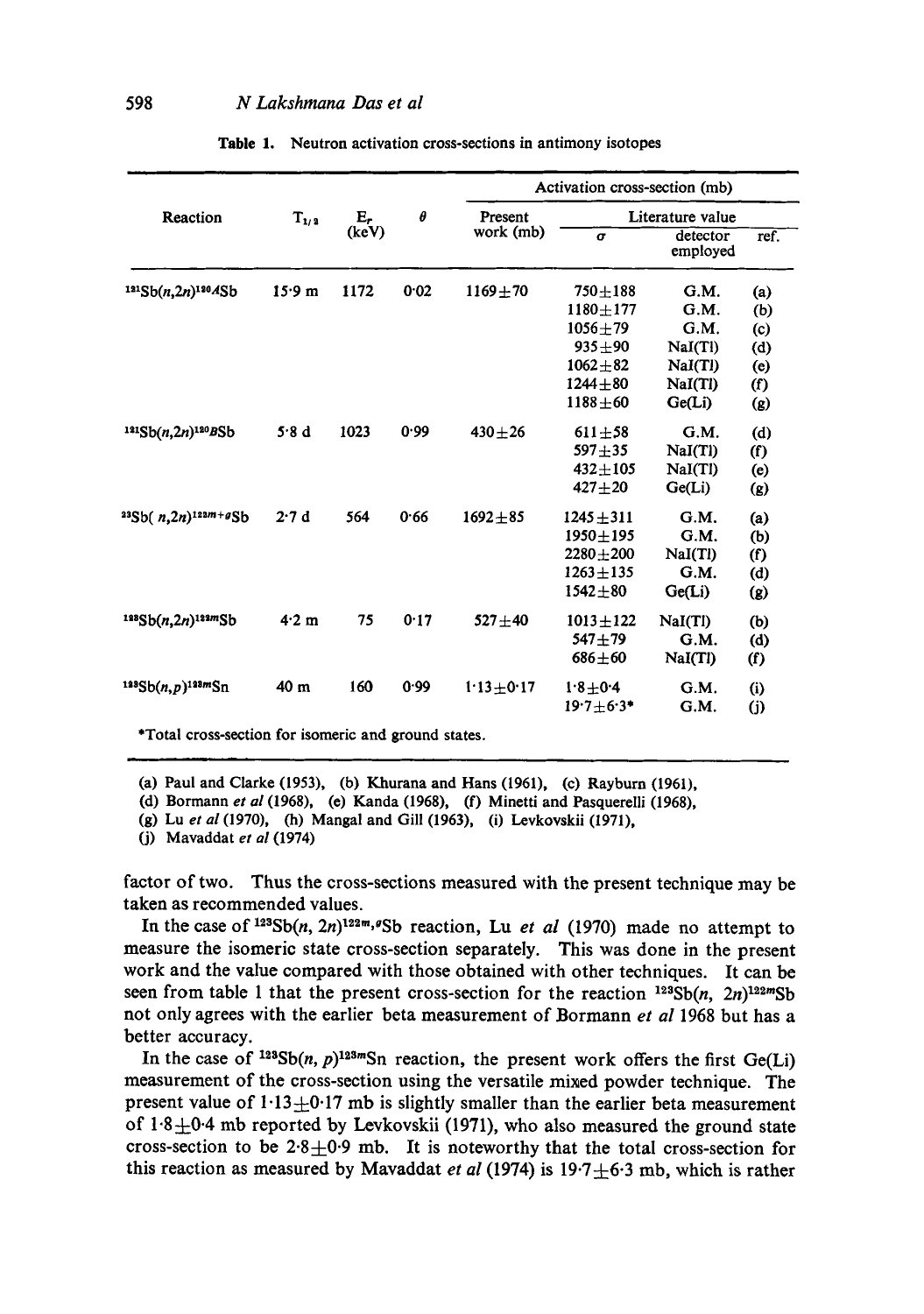| Reaction               | Experimental<br>cross-section (mb) | <b>Theoretical</b><br>cross-section (mb) |  |  |
|------------------------|------------------------------------|------------------------------------------|--|--|
| $121Sb(n, 2n)$ $120Sb$ | $1599 + 75$                        | 1840                                     |  |  |
| $143Sb(n, 2n)$ $132Sb$ | $1692 + 85$                        | 1861                                     |  |  |

**Table 2.**  Comparison of experimental results with statistical theory

quite large. The peculiarity of this reaction is that the product nucleus  $123\text{Sn}$  is magic with Z=50 and shell effects are expected. While the result of Mavaddat *et al*  indicates a maximum in the systematics at this proton number, the present result as well as that of Levkovskii (1971) point out to a deep minimum in the systematics at *Z=50, as* predicted by Chatterjee (1964) on the basis of similar discontinuities at other magic nucleon numbers.

## 3.1. *Comparison with theory*

The total (n, *2n)* cross-sections measured in this work were compared and are shown in table 2 with the estimates based on statistical theory (Blatt and Weisskopf 1952).

It can be seen from table 2 that in both the cases, the experimental cross-sections are lower than the theoretical estimates. This diminution can be attributed to the precompound effects in  $(n, 2n)$  reactions at 14 MeV. This is evidenced from typical calculations by Seidel *et al* (1976) who have shown that appreciable precompound effects can be anticipated in neutron induced reactions in as much as the excited compound system is raised to energies between 20-25 MeV, with 14 MeV neutrons. A typical feature of precompound emission is that the emitted nucleons carry away relatively large amounts of excitation energy. In  $(n, 2n)$  reactions, for example, it may result that after the first neutron emission in the pre-equilibrium phase, the residual nucleus may be left at such low excitation that a second neutron emission is energetically forbidden. This would detract from the  $(n, 2n)$  cross-section. In an activation measurement of  $(n, 2n)$  cross-sections where the product nuclei are identified, the evident result is a considerable decrease in the experimentally measured cross-section as compared to what is expected on the basis of pure evaporation from an equilibrium compound nucleus.

#### **Acknowledgement**

NLD is thankful to the University Grants Commission (India) for awarding research fellowship during the course of the present work.

#### **References**

Blatt J M and Weisskopf V F 1952 *Theoretical Nuclear Physics* (New York: John Wiley) Bormann M, Behrend A, Riehle I and Vogel O 1968 *Nucl. Phys.* Al15 309 Chatterjee A 1964 *Nucl. Phys. 60* 273 CINDA 1976 *An index to the literature on microscopic neutron data* (Vienna: IAEA)